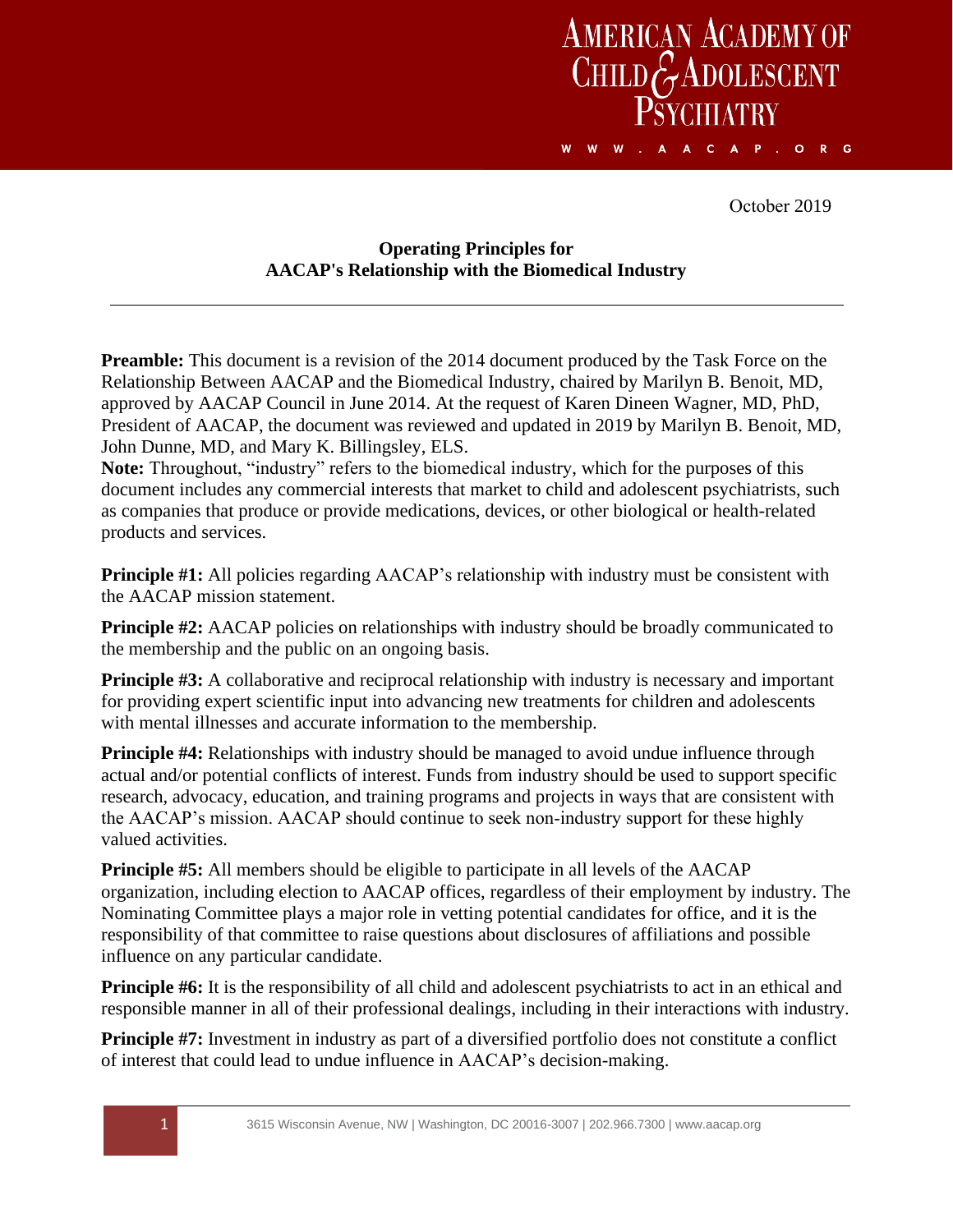**Principle #8:** Transparency and continuous monitoring are critical elements in managing disclosures of affiliations and potential conflicts of interest.

**Principle #9:** AACAP should continue to explore diverse, non-industry sources of revenue, including dues increases and philanthropic sources.

## **Recommendations:**

- 1. AACAP needs a comprehensive disclosure policy regarding AACAP's relationship with industry that includes all AACAP leaders, key components, and the Executive Director. Protocols to collect, review, and manage disclosures should be regularly reviewed and updated. Policies and procedures should be available on the Transparency Portal. AACAP should continue to improve access to, and enhance the content of its Transparency Portal, such as adding a tab on the home page for disclosure information. Disclosures should be available for the Executive Committee, Council, Program Committee, Nominating Committee, CME Committee, and *JAACAP*.
- 2. There is a high level of scrutiny for the President, Executive Committee, *JAACAP* Editor-in-Chief, and Chair and Deputy Chair of the Program Committee. During their tenure, these leaders must not serve on speakers' bureaus or industry advisory boards, provide consultation to industry, or accept travel support or honoraria from industry.
	- a. The *JAACAP* Editor-in-Chief is expected to remain free of industry ties during his/her term. The disclosures of the *JAACAP* Associate and Deputy Editors should be scrutinized carefully, although it should be recognized that *JAACAP* needs individuals with diverse expertise, including industry expertise.
	- b. In AACAP's Transparency Portal, it should be noted that members of the Quality Issues Committee are barred from financial relationships with industry.
- 3. The Nominating Committee must consider potential disclosure of affiliations of all candidates. Candidates are required to provide disclosure forms to the Nominating Committee for this purpose before the election slate is created.
- 4. The AACAP Employee Handbook should include a disclosure policy for AACAP staff that prohibits staff from accepting any gifts from industry or attending any industry product promotions.
- 5. AACAP will continue to use the disclosure of affiliations forms for Continuing Medical Education (CME), *JAACAP*, committees, and federal government programs, and review them periodically to ensure that they are consistent with external guidelines and best practices.
- 6. AACAP should develop a process to manage organization-level disclosures and assist members in managing disclosures in a way that is transparent and in compliance with the various policies.
- 7. AACAP must provide education about how disclosures of affiliations are managed, as well as the importance of child and adolescent psychiatrists' collaboration in industry research.
	- a. For AACAP leaders, training programs, Regional Organizations (ROCAPs), and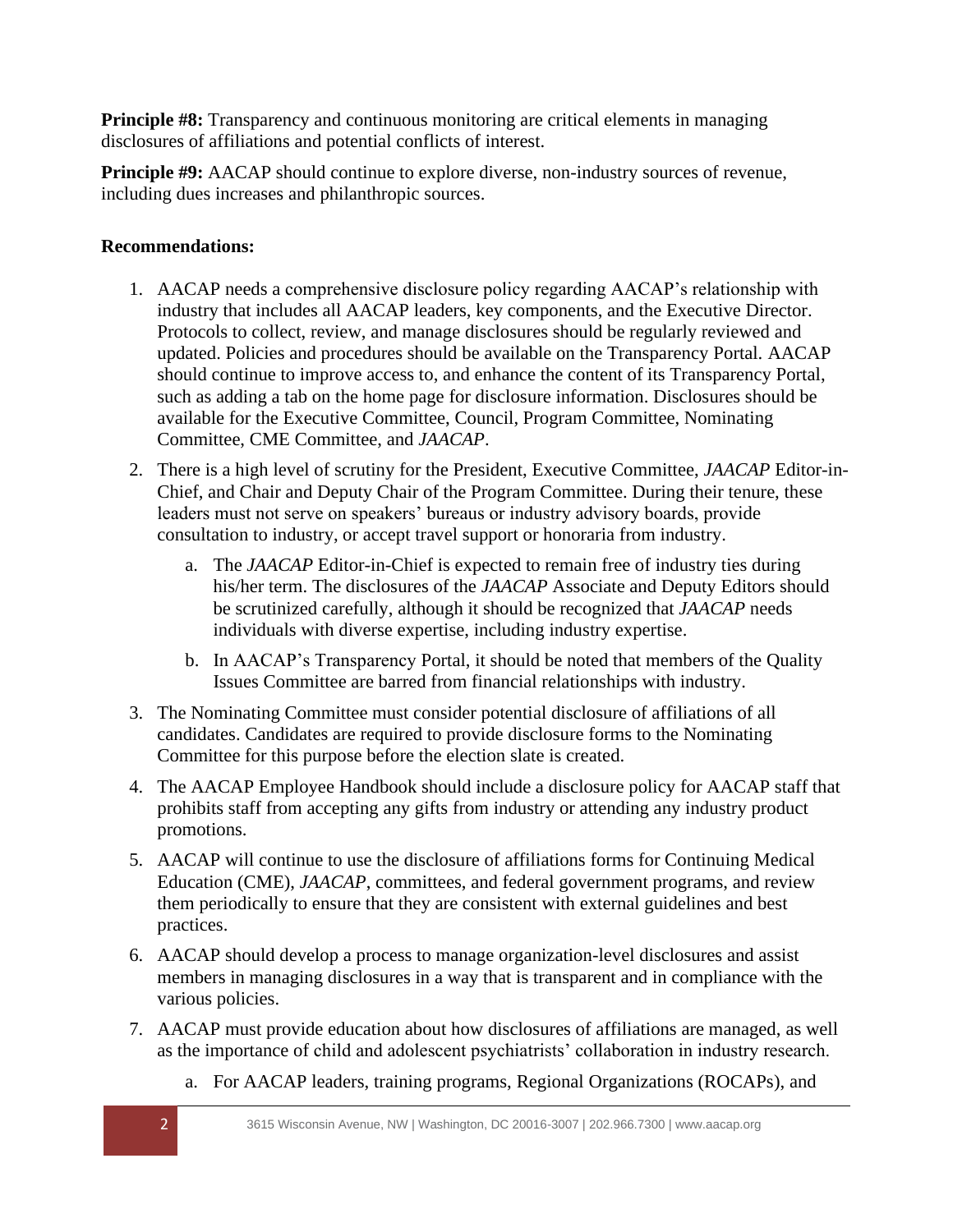members, such information should also include education regarding the concerns that relationships with industry may compromise clinical decision‐making and that even small gifts by industry can bias the treatments delivered by clinicians. Information may be disseminated by way of a disclosure report, presentations at the Annual Meeting, such as Town Hall meetings, presentations to the Assembly, meetings with chairs and their committees, and articles in AACAP News and *JAACAP*.

- b. Such information should be accessible to the public through transparent disclosure policies and procedures, via collaboration with consumer advocacy groups, and through the use of media advocacy.
- 8. Strategic planning priorities must be driven by AACAP's mission and vision. Such planning should be independent of any significant industry funding. This should be regularly reviewed.
- 9. AACAP must continue to monitor total revenues from industry. Funding from industry should never be critical to operations. The method for calculating AACAP's revenue from industry must be clear and transparent. Most importantly, there must be clear processes used to guide how industry revenues provided to AACAP are managed and allocated, and clear and transparent accounting of those funds.

With regard to the possibility of limiting funding from industry:

- a. AACAP should carefully monitor funding from industry with a goal of keeping industry revenue below 10% of the AACAP annual budget.
- b. Any industry support to AACAP should be pooled.
- c. Industry funding should not be used to support core operations.
- d. Industry sponsorship of CME activities, income from advertising, and exhibit revenue from the Annual Meeting and other live CME programs should be handled in accordance with Accreditation Council for Continuing Medical Education (ACCME) Standards for Commercial Support and AACAP's Operating Principles for Extramural Support.
- e. *JAACAP* and *AACAP News* advertising content should be reviewed by the respective editors, in accordance with AACAP's Bylaws, but there should be no cap or limit to this type of funding from industry. AACAP does not receive revenue directly from advertising in *JAACAP*; it receives royalties from the publisher. Single-company sponsorship of *JAACAP* supplement issues is prohibited, in accordance with *JAACAP*'s advertising policy.
- 10. AACAP leaders, training programs, ROCAPs, and members should have access to information on AACAP's funding, finances, and investment policies.
- 11. An independent third-party advisor should manage all investments based on AACAP's investment policy. The investment instruments (including individual stocks and mutual funds) are to be selected by the professional managers of the investment portfolio. Per AACAP policy, Council receives investment reports twice per year.